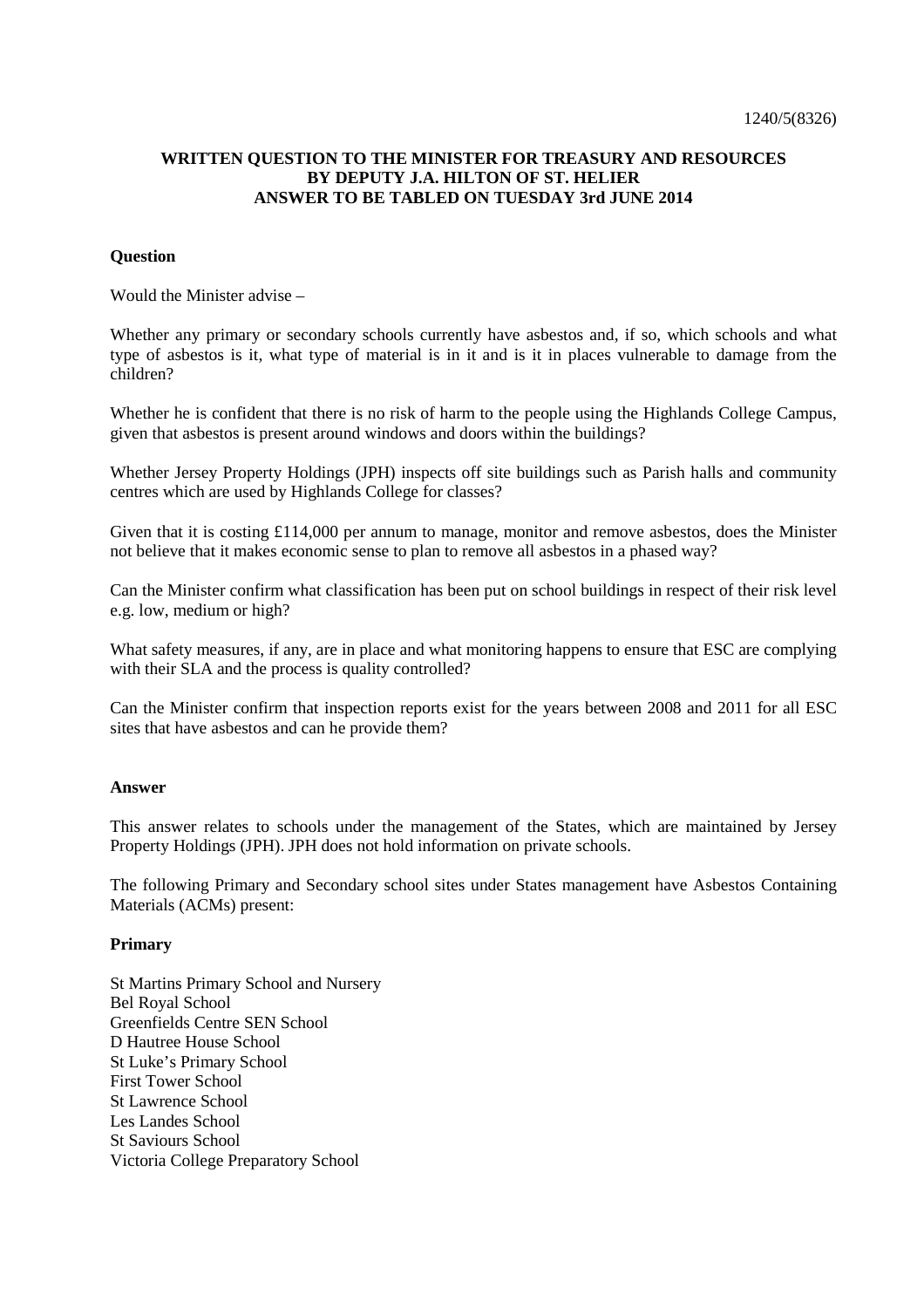## **Secondary**

Grainville Secondary School Les Quennevais School Le Rocquier Sports Block Victoria College

In both Primary and Secondary schools all known asbestos that remains in situ is in good condition and in areas where it can be managed with the appropriate procedures that are in place.

## **There is no risk from this remaining in place in its current condition and this is monitored in accordance with the Approved Code of Practice 8 Revised (ACoP) guidelines.**

The Asbestos Containing Materials (ACMs) identified within the Primary and Secondary schools are a mixture of the following materials:-

- Product Type 1 Asbestos reinforced composites (plastics, resins, mastics, roofing felts, vinyl floor tiles, semi-rigid paints or decorative finishes, asbestos cement, etc.)
- Product Type 2 Asbestos insulating board, mill boards, other low density insulation boards, asbestos textiles, gaskets, ropes and woven textiles, asbestos paper and felt
- Product Type 3 Thermal insulation (e.g. pipe and boiler lagging), sprayed asbestos, loose asbestos, asbestos mattresses and packing

JPH has rated the removal of ACMs from schools as a high priority and whenever the opportunity of property vacation due to school holidays, etc. and where budget has permitted the instruction to undertake removal they have done so.

There are areas that can be accessed by school children but the ACM is of a very low risk (Type 1) and controlled by communication and regular monitoring.

The Highlands campus buildings that contain ACMs are re-inspected on an annual basis with a written report issued confirming the findings. If there are any identified changes in the condition of the materials these are flagged up to JPH immediately. There is always a potential risk with buildings containing ACMs as the re-inspections are a 'Management Survey' which is a non-intrusive visual inspection. However the management plans and procedures put in place by both JPH and ES&C/Highlands facilities staff are very robust and set out procedures that both parties have to adhere to which safeguard the facility users from exposure.

JPH does not undertake the inspection of properties outside of its management such as Parish Halls or Community Centres as they are the legal responsibility of the property owner.

The costs of removing all the known ACMs from the property portfolio are estimated to be in the region of approximately £3 million and would cause extensive disruption to the property users due to the locality of the ACMs. In certain circumstances this would involve the usage of temporary classrooms and additional costs above the cost of removal. Therefore the decision has been made to manage the ACMs through stringent documentation and procedures and to remove only as part of any refurbishment or redevelopment plans.

JPH classifies properties depending on the annual inspection report overall property score and takes the appropriate management action. The scoring methodology is set out below. There are no high risk ACMs in publicly accessible areas

- Cumulative score 10 to 12 This is allocated to those items requiring urgent attention as they currently, or in the foreseeable future, present an unacceptable risk. High risk.
- Cumulative score 7 to 9 These are items which as single entities have a high risk of being damaged/ disturbed or where there is an accumulation of asbestos materials in a single location that when examined as a whole have a high risk of being damaged/ disturbed. Medium risk.